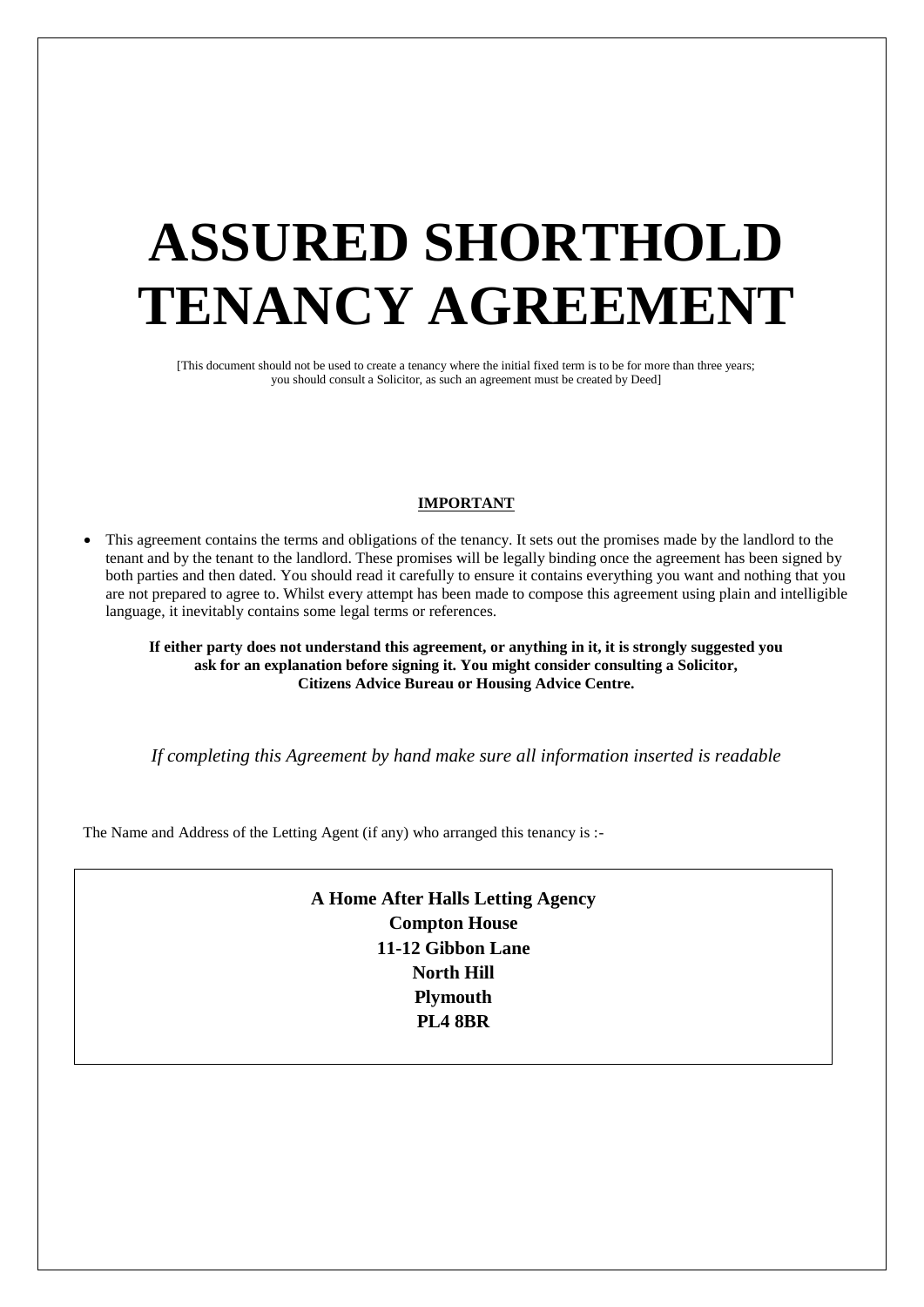**DEFINITIONS The intention of providing this list of definitions is to help explain or clarify some terms or expressions that may be found in this tenancy agreement. It is not meant to be an exhaustive or complete list. In the event of a dispute, only a court can decide on a definitive interpretation or meaning of any clause, or of any part of this agreement.**

| The premises                                              | The premises include all, or any parts of the dwelling-house, gardens, paths, fences, boundaries or other<br>outbuildings which form part of the let. Where the premises form only part of another property (e.g. in a<br>block of flats), the letting includes the use, in common with others, of communal access ways and other<br>similar facilities.                                                                                                                                                                                                                                                                                                                                                                                                                                                                     |  |  |
|-----------------------------------------------------------|------------------------------------------------------------------------------------------------------------------------------------------------------------------------------------------------------------------------------------------------------------------------------------------------------------------------------------------------------------------------------------------------------------------------------------------------------------------------------------------------------------------------------------------------------------------------------------------------------------------------------------------------------------------------------------------------------------------------------------------------------------------------------------------------------------------------------|--|--|
| <b>Binding Date</b>                                       | A tenancy agreement is not, technically, a legally binding contract until it has been "executed" by being<br>Dated, after both parties (or their authorised representatives) have signed; although it might be possible for<br>either party to take legal action against the other if they withdraw prior to this date.                                                                                                                                                                                                                                                                                                                                                                                                                                                                                                      |  |  |
| <b>Landlord</b>                                           | A person or persons who at any relevant time own, or have a formal interest in, the premises that gives<br>them the right to possession of the premises.                                                                                                                                                                                                                                                                                                                                                                                                                                                                                                                                                                                                                                                                     |  |  |
| <b>Tenant</b>                                             | A person, or persons, who at any relevant time are entitled to occupy the premises under the terms of this<br>tenancy agreement.                                                                                                                                                                                                                                                                                                                                                                                                                                                                                                                                                                                                                                                                                             |  |  |
| Joint and several<br>liability                            | The expression joint and several liability means that jointly the tenants are liable for the payment of all<br>rents and all liabilities falling upon the tenants during the tenancy as well as any breach of the Agreement.<br>Individually each tenant is responsible for payment of all rent and all liabilities falling upon the tenant as<br>well as any breach of the Agreement until all payments have been made in full.                                                                                                                                                                                                                                                                                                                                                                                             |  |  |
| <b>Superior landlord</b>                                  | People, or persons, to whom the ownership or interest in the Leasehold premises might revert in the<br>fullness of time, following the expiry of the term of any head, or superior, lease.                                                                                                                                                                                                                                                                                                                                                                                                                                                                                                                                                                                                                                   |  |  |
| <b>Head or Superior</b><br>lease                          | Means a Lease (if any) under which the landlord himself holds, or owns the premises and which contains<br>the obligations of which the landlord, or his tenants in turn, may be bound.                                                                                                                                                                                                                                                                                                                                                                                                                                                                                                                                                                                                                                       |  |  |
| <b>Fixtures</b> and<br>fittings                           | References to fixtures and fittings relate to any of the landlord's furniture, furnishings, sanitaryware,<br>decorative features, white goods, other equipment or any floor, ceiling or wall coverings and include<br>anything listed in any Inventory and/or Schedule of Condition supplied.                                                                                                                                                                                                                                                                                                                                                                                                                                                                                                                                |  |  |
| The term or the<br>tenancy                                | References to the term or the tenancy include any extension or continuation, or any statutory periodic<br>tenancy which may arise following the end of the period set out in clause 1.9                                                                                                                                                                                                                                                                                                                                                                                                                                                                                                                                                                                                                                      |  |  |
| (security) Deposit<br>held as "agent for<br>the landlord" | This means that at the end of the tenancy, the agent (subject to any other over-riding contractual<br>arrangements) should follow the landlord's instructions regarding the apportionment of deductions from<br>the tenant's deposit, e.g. for costs or compensation for damage, or for breaches of, or failure to comply<br>with, the tenant's obligations.                                                                                                                                                                                                                                                                                                                                                                                                                                                                 |  |  |
| (security) Deposit<br>held as<br>"stakeholder"            | This means that at the end of the tenancy, the two parties to the tenancy agreement should jointly agree on<br>the apportionment of any deductions from the deposit, e.g. for costs or compensation for damage, or for<br>breaches of, or failure to comply with, the tenant's obligations. Any portion in dispute should not be paid<br>over to, or taken by, either party until and unless mutual agreement is reached, or unless an appropriate<br>third party makes a decision.                                                                                                                                                                                                                                                                                                                                          |  |  |
| Consent of the<br>landlord or his<br>agent                | Where the consent of the Landlord or his Agent is required for the tenant to carry out some action it is<br>strongly recommended that where such consent is granted, the tenant obtain confirmation in writing so as<br>to avoid misunderstandings or disputes at a later date.                                                                                                                                                                                                                                                                                                                                                                                                                                                                                                                                              |  |  |
| <b>Water charges</b>                                      | This includes charges, rates or costs relating to water, sewerage and environmental services                                                                                                                                                                                                                                                                                                                                                                                                                                                                                                                                                                                                                                                                                                                                 |  |  |
| <i><b>Utilities</b></i>                                   | This includes charges, rates or costs relating to telephone, gas, electricity, oil and Council Tax.                                                                                                                                                                                                                                                                                                                                                                                                                                                                                                                                                                                                                                                                                                                          |  |  |
| <b>Stamp Duty Land</b><br>Tax                             | Following changes, which came into force on 1st December 2003, the responsibility for paying any Stamp<br>Duty Land Tax (SDLT) that might be due on a tenancy agreement, is solely the tenants. This is a legal<br>obligation and the Inland Revenue may impose fines or penalties for failure to comply. The calculation of<br>the liability for duty on rent over the relevant threshold is subject to a number of factors and calculations.<br>More information and guidance can be obtained from either www.arla.co.uk or<br>www.inlandrevenue.gov.uk.                                                                                                                                                                                                                                                                   |  |  |
| Masculine &<br>feminine and<br>singular & plural          | Any reference to either one gender includes the other and any reference in the singular shall include the<br>plural, if appropriate.                                                                                                                                                                                                                                                                                                                                                                                                                                                                                                                                                                                                                                                                                         |  |  |
| Agent                                                     | Any letting or managing agent, or any other duly authorised person, notified to the tenant, who is acting<br>from time to time on behalf of the landlord.                                                                                                                                                                                                                                                                                                                                                                                                                                                                                                                                                                                                                                                                    |  |  |
| Month / Monthly                                           | Means a calendar month.                                                                                                                                                                                                                                                                                                                                                                                                                                                                                                                                                                                                                                                                                                                                                                                                      |  |  |
| Inventory and or<br>Schedule of<br>Condition              | This refers to any document prepared by the landlord, the agent or an inventory clerk and provided to the<br>tenant detailing the landlord's fixtures, fittings, furnishings, equipment etc., the decor and condition of the<br>premises generally. Such a document may subsequently be relied upon at the end of the tenancy in<br>assessing damage or compensation for damage (over and above fair wear & tear) and so should be checked<br>carefully at commencement of the tenancy. Any significant mistakes, misdescriptions or other<br>amendments should be notified to the landlord or his agent as soon as practicable after the tenancy starts.<br>In order to avoid misunderstandings or disputes later, it is strongly recommended that this notification be<br>in writing and a copy kept for future reference. |  |  |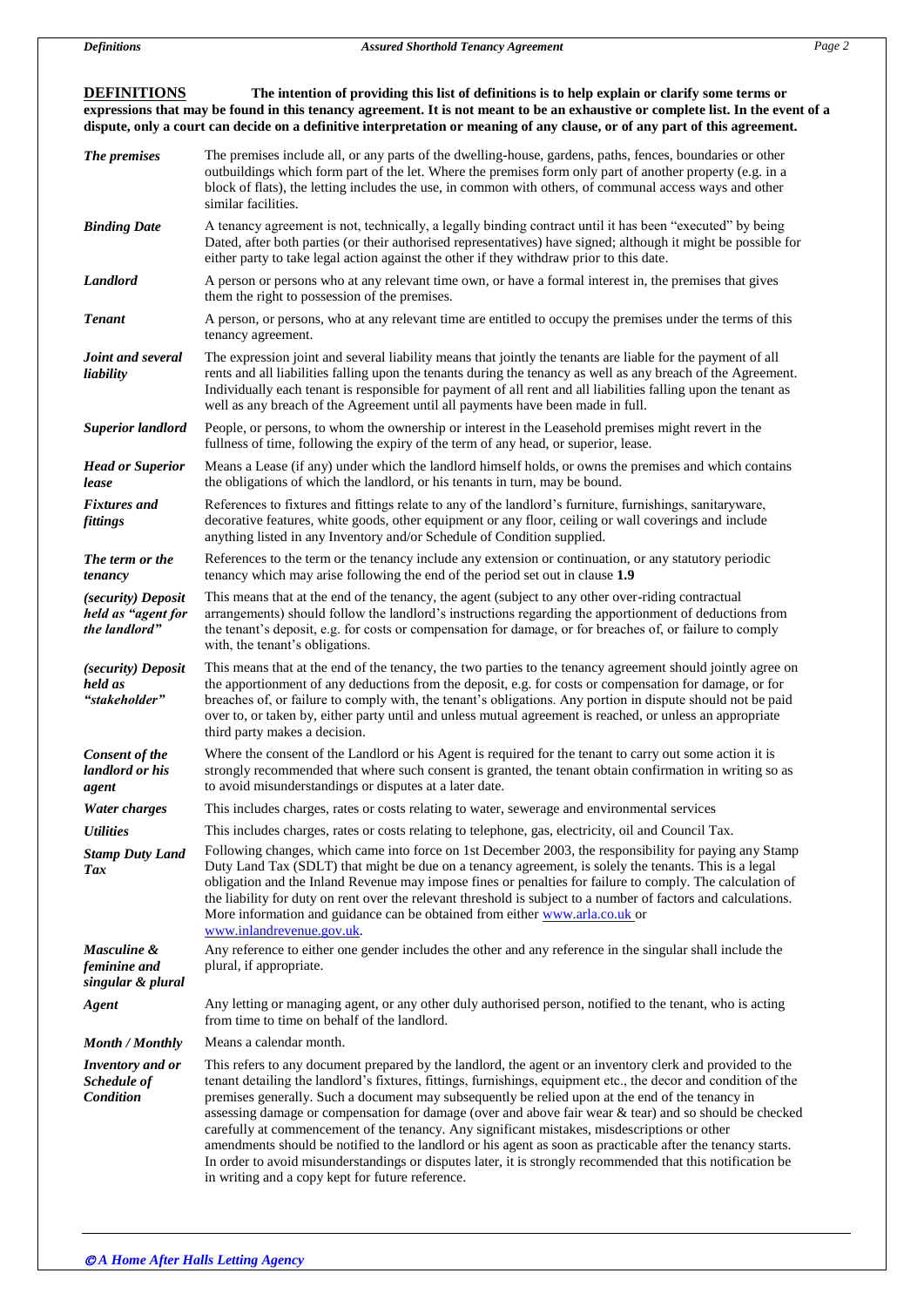*ICE* Means independent case examiner for the dispute service.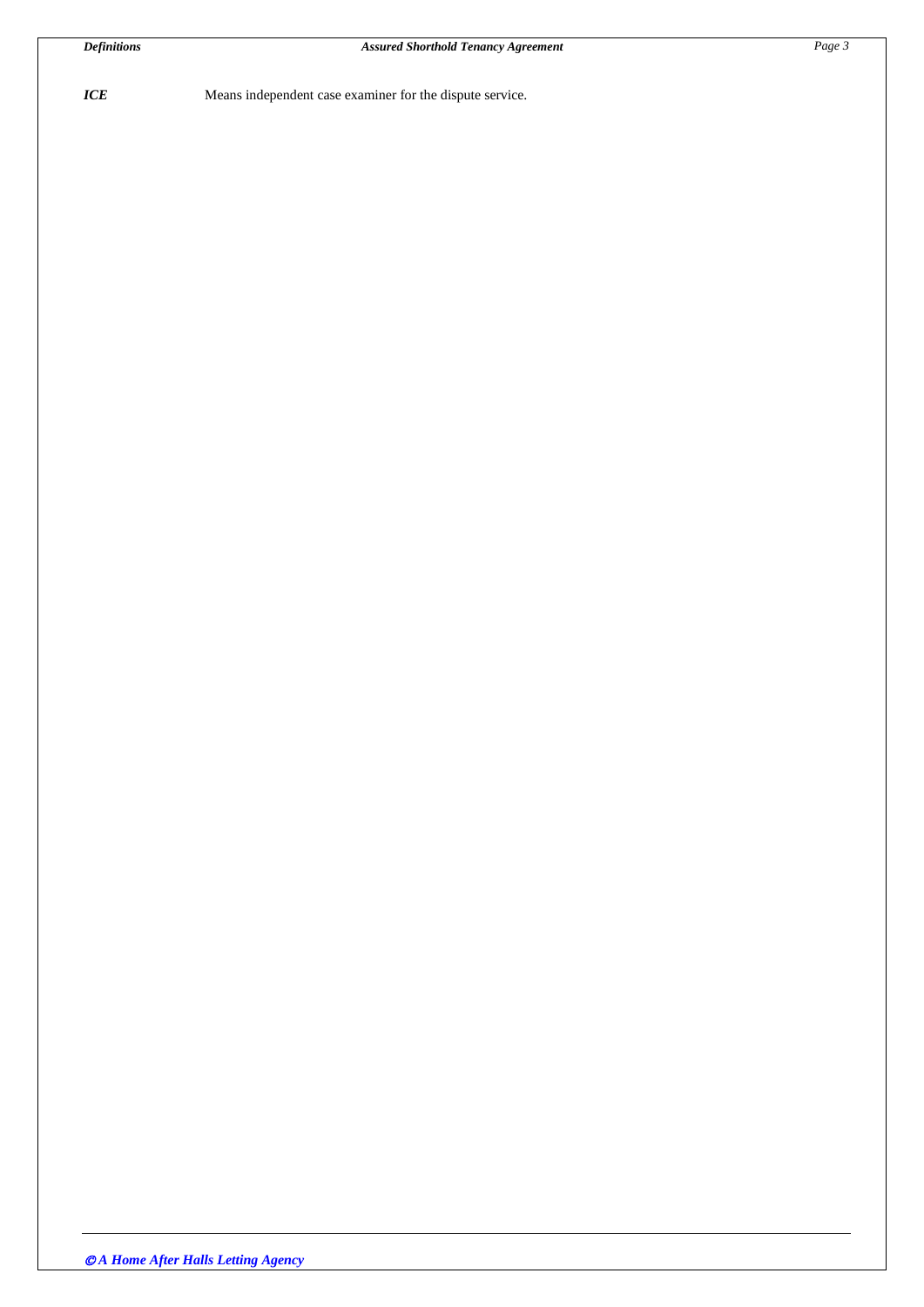## **1 SUMMARY of CORE TERMS**

**1.1 Insert here, (***only after this agreement has been signed by, or on behalf of, both parties***) the binding DATE of this contract**

DATE

#### **1.2 Name(s) of LANDLORD(S) :**

#### MR AND MRS LANDLORD

## **1.3 ADDRESS for Landlord(s) :**

C/O A Home After Halls Letting Agency, Compton House, 11-12 Gibbon Lane, North Hill, Plymouth, PL4 8BR

*IMPORTANT: - A landlord is required by law (for the purposes of sections 47 and 48 Landlord & Tenant Act 1987) to provide a tenant with his address when making written demands for rent and if that address is not in England and Wales, provide an address in England and Wales at which notices (including notices in proceedings) may be sent to or served on the landlord, by the tenant.*

*THEREFORE, Where the address for the landlord inserted at 1.3 is not in England and Wales you must insert, in clause 1.4, an alternative address for the landlord (for the purposes of sections 47 and 48 Landlord & Tenant Act 1987), which is in England and Wales.* 

#### **1.4 Alternative ADDRESS for Landlord (***if applicable)* **:**

# N/A

#### **1.5 Name(s) of TENANT(S) :**

# JOHN SMITH

#### **1.6 ADDRESS of Tenant(s) :**

# 17, THE STREET.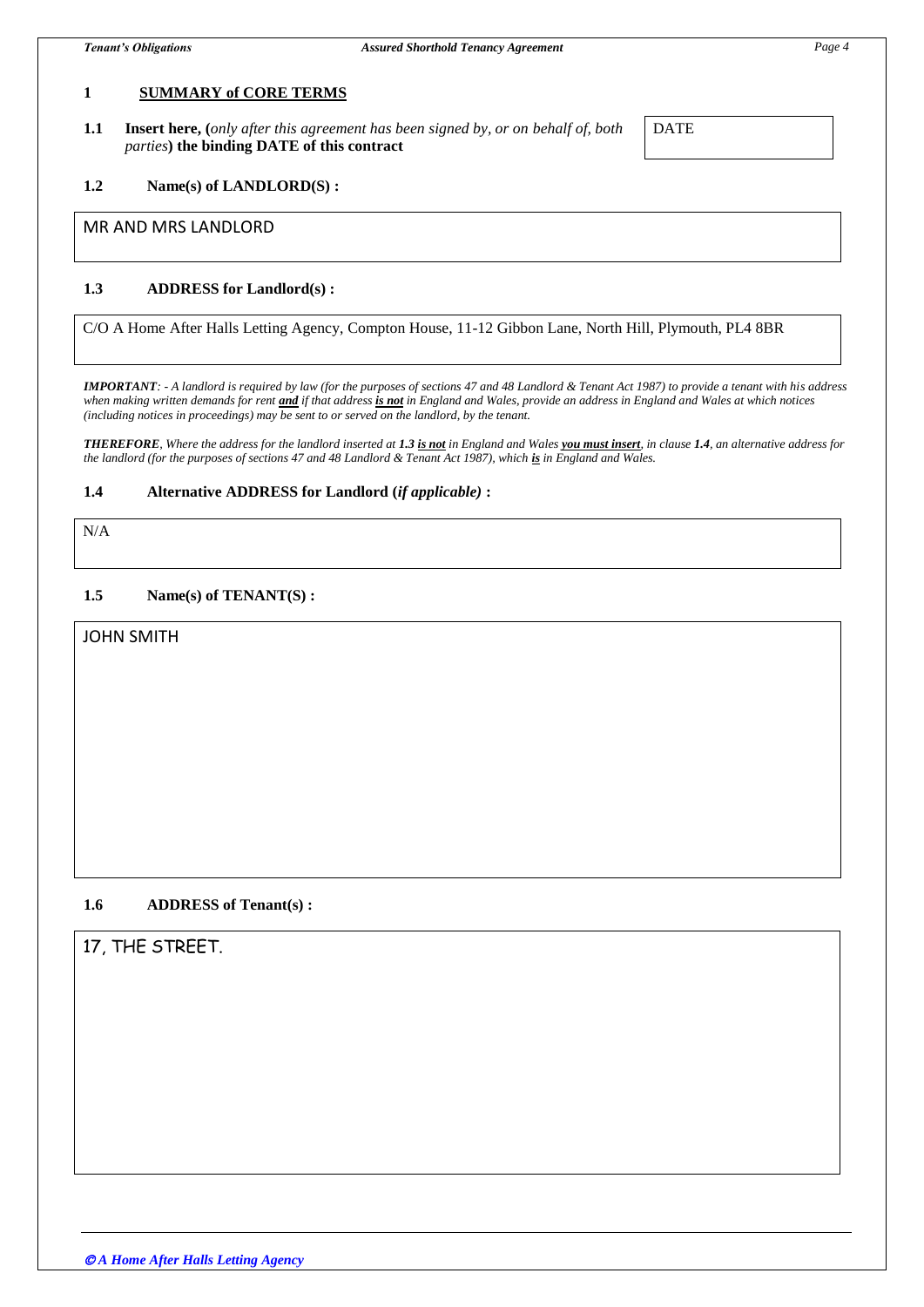## **1.7 ADDRESS of PREMISES to be LET :**

## 23, TOAD ROAD

# **1.8 EXCLUSIONS from the Let premises (e.g. Garage, parking spaces or other outbuildings etc)**

| 1.9<br>Initial TERM of the tenancy will be:    |               |     | 11 MONTHS            |
|------------------------------------------------|---------------|-----|----------------------|
| <b>COMMENCEMENT</b> date; from and including : |               |     |                      |
| <b>EXPIRY</b> date; to and including :         |               |     |                      |
| 1.10                                           | <b>RENT</b> £ | 400 | per calendar month * |
|                                                |               |     | * Inclusive          |
|                                                |               |     |                      |

Rent is payable in advance and is due upon the **1 st** day of each rental period

and the first payment (or proportionate part) is to be made on or before the signing of this agreement.

| 1.11 | A security DEPOSIT of   NIL | Is to be paid on or before the signing of this agreement |
|------|-----------------------------|----------------------------------------------------------|
|      |                             |                                                          |

**1.12** The **LETTING AGENT** will lodge the security deposit referred to in clause 1.11 with a custodial deposit scheme (E.G The DPS)

Any interest earned **WILL NOT** belong to the tenant.

## **2. TENANT'S OBLIGATIONS**

**PLEASE NOTE: These are the things that the tenant agrees to do or not to do. It is important for the tenant to understand what he must or must not do. If the tenant breaks, or does not comply with any of these obligations, the landlord may be entitled to claim damages or compensation from the tenant, or to seek other legal remedies against the tenant, including the possibility of eviction.**

**The tenant(s) agree(s) to the following:**

## **GENERAL LIABILITIES, SERVICES AND UTILITIES**

- **2.1** As joint and several tenants to be responsible and liable for all obligations under this agreement
- **2.2** To pay the rent, whether formally demanded or not, and all other sums due to the landlord on time. Payments by other persons on behalf of the tenants will be considered as if payments from the tenants. The landlord reserves the right to charge interest (calculated from day to day) at 3% over the Bank of England base rate on late payments and the landlord may recover the interest as though it were rent.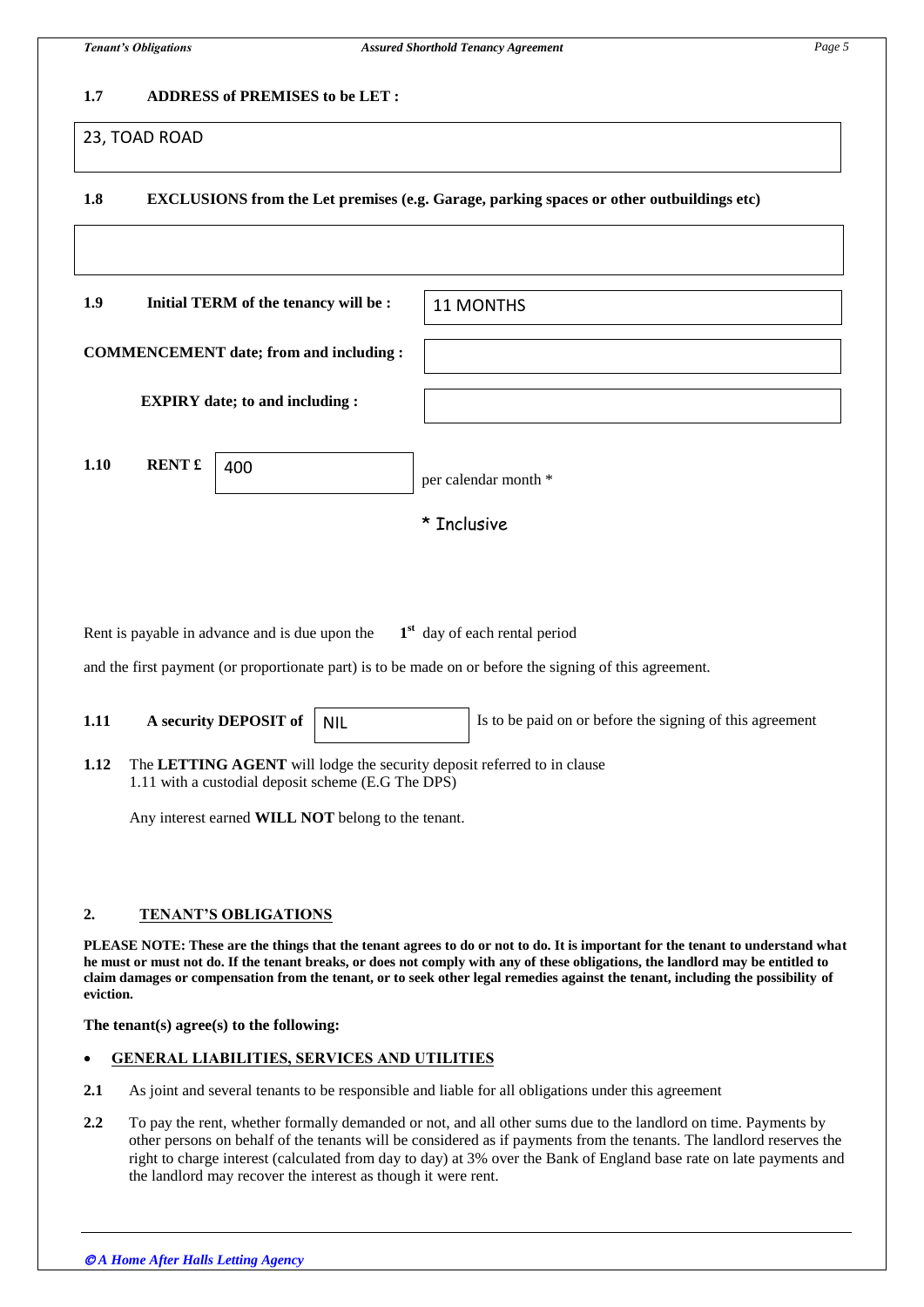- **2.3** *To occupy the premises as the tenant's only or principal home.*
- **2.4** To be held liable for the fair net costs involved in carrying out repair and maintenance to the premises or its fixtures or fittings where such action is required as a result of negligence, or significant breach of this agreement, or mis-use, by the tenant or his invited guests or visitors.
- **2.5** To be responsible for payment of Council Tax (or any other similar charge replacing the Council Tax) during the tenancy in respect of the premises or, if the landlord pays it, to reimburse the landlord.
- **2.6** To be responsible for the payment of all associated charges in respect of the use and supply at the premises during the tenancy of any telephone service, of electricity, gas, oil and any other relevant fuels, water and environmental services etc.
- **2.7** Where the premises are served by a septic tank or cesspit, to be responsible for the reasonable costs of emptying or clearing such facilities, as required, during the tenancy.
- **2.8** To notify, at commencement of the tenancy, the local authority responsible for the collection of Council Tax and the suppliers of such services or utilities of the tenant's liability for their charges and to have all such accounts transferred into the tenant's name for the duration of the tenancy.
- **2.9** Where the tenant allows, either by default of payment or by specific instruction, the utility or other services to be cut off, either during, or at the end of the tenancy, to pay or be liable to pay, the costs associated with reconnecting or resuming those services.
- **2.10** Not to tamper, interfere with, alter or add to the gas, water or electrical installations or meters, either in or serving the premises.
- **2.11** Not to have or allow a key meter to be installed or any other meter which is operated by the insertion of coins, or a pre-paid card, or key, without the prior consent of the landlord or his agent which will not be unreasonably withheld. (*In order to avoid misunderstandings or disputes later, it is strongly recommended that the tenant obtain confirmation in writing of any such consent granted.*) The landlord or his agent reserves the right to withdraw, for reasonable grounds and upon reasonable notice, any such consent previously given.
- **2.12** Not to change the supplier of the domestic utilities or services referred to in the above clauses without the prior consent of the landlord or his agent. Such consent will not be unreasonably withheld. Where such consent is given, the tenant undertakes to promptly provide the landlord or his agent with full details of the new supplier and account numbers etc. (*In order to avoid misunderstandings or disputes later, it is strongly recommended that the tenant obtain confirmation in writing of any such consent granted.*) The landlord or his agent reserves the right to withdraw, for reasonable grounds and upon reasonable notice, any such consent previously given.
- **2.13** Not to change or transfer any existing telephone number at the premises without the prior consent of the landlord or his agent. Such consent will not be unreasonably withheld. Where such consent is given, the tenant undertakes to promptly provide the landlord or his agent with the details of the new number and, at the request of the landlord, pay the telephone companies reasonable standard costs of storing the landlord's number for re-use at the end of the tenancy. (*In order to avoid misunderstandings or disputes later, it is strongly recommended that the tenant obtain confirmation in writing of any such consent granted.*)
- **2.14** If the tenant brings into the premises any gas appliance(s), he must ensure they are safe to use and are properly connected to the appropriate pipework in the premises by a suitably qualified Corgi engineer and to immediately stop using and remove any such gas appliance which is, or becomes known to be, unsafe or dangerous to either the occupants or the premises.
- **2.15** Where the tenant is notified prior to commencement of the tenancy, in writing or by the provision of copy documents, of any agreements or restrictions contained in any superior or head lease affecting the premises which may bind the landlord (and his tenant) in the use or occupation of the premises, not to break such agreements or restrictions.
- **2.16** Not to use the premises, or knowingly allow it to be used, for illegal or immoral purposes and that includes the use of any illegal drugs which are or become prohibited or restricted by statute.
- **2.17** For the duration of the tenancy, to pay the appropriate terrestrial television licence fee, cable television or satellite television charges (if any) for the use of any television, or associated broadcast receiving equipment (if any) on the premises.
- **2.18** To use the premises only as a single private residence for the occupation of the tenant and not to carry on any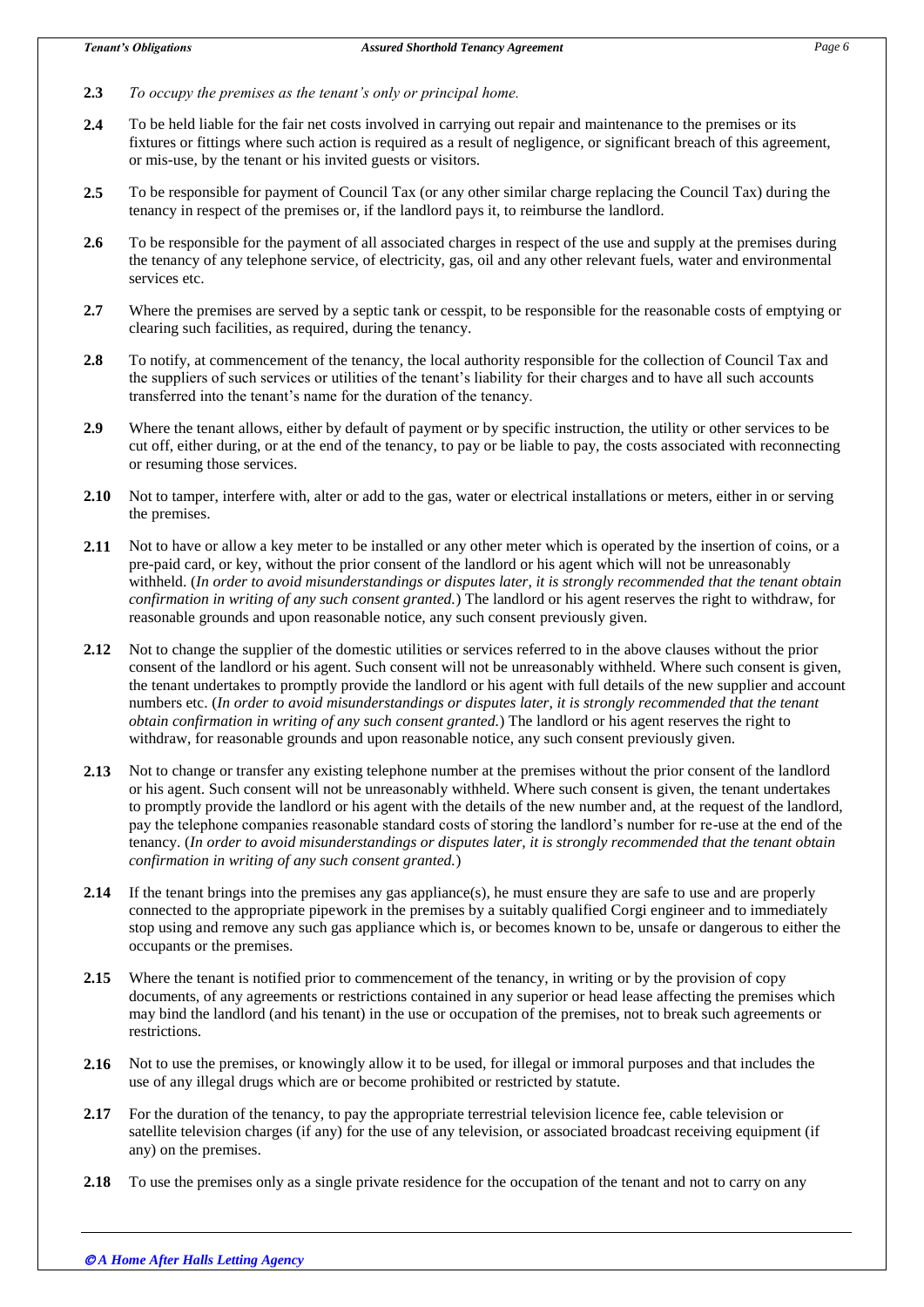formal or registered trade, business or profession there.

- **2.19** Not to sublet, take in lodgers or paying guests without the landlord or his agent's prior consent. (*In order to avoid misunderstandings or disputes later, it is strongly recommended that the tenant obtain confirmation in writing of any such consent granted.*) The landlord or his agent reserves the right to withdraw, for reasonable grounds and upon reasonable notice, any such consent previously given.
- **2.20** Not to assign the tenancy of the premises or any part of it without the landlord's prior consent, which will not be unreasonably withheld. (*In order to avoid misunderstandings or disputes later, it is strongly recommended that the tenant obtain confirmation in writing of any such consent granted.*) The tenant will be liable for the reasonable fees and expenses incurred by the landlord in arranging any assignment granted.
- **2.21** As quickly as is practical after receipt, to send to the landlord or his agent any formal or legal notice or orders or other similar document delivered to the premises by a third party which relate to, or might significantly affect, the premises, its boundaries or adjacent properties.
- **2.22** To pay, or be liable to pay, the reasonable net costs incurred by the landlord, or his agent or professional advisers, in successfully enforcing or remedying a notable breach of, or significant failure to comply with, the obligations of the tenant under this agreement.
- **2.23** To be liable at any time to reimburse the landlord or his agent any sums which the landlord or his agent is required to repay to the local authority in respect of Housing Benefit which has been paid direct to the landlord or his agent on behalf of the tenant, and accepted in good faith, but is subsequently shown to have been paid incorrectly or as a result of fraud, error or ineligibility of the tenant.
- **2.23** To indemnify the landlord against legal costs incurred for any recovery of unpaid rent.
- **a**

## **INSURANCE** *(For the avoidance of doubt, the tenant's belongings, furnishings or equipment within the premises are his and are not covered by any insurance policy maintained by the landlord)*

- **2.24** In the event of loss or damage by fire, theft, attempted theft, impact or other causes to the landlord's premises or its contents, to promptly inform the authorities as appropriate and the landlord or his agent as soon as is practicable. Subsequently to provide, as soon as is practicable, full written details of the incident in order for the landlord or his agent to assess whether to make a claim on any relevant insurance policy.
- **2.25** Not to deliberately do anything, and to take reasonable and prudent steps not to allow anything to be done by invited guests or visitors, which leads to devastation, harm or ruin of the premises or its contents.
- **2.26** To reimburse the landlord for any excess sum, up to a maximum of £100, payable under the landlord's insurance policy for each and any claim on the landlord's policy resulting from any action or inaction on the part of the tenant, his invited visitors or guests in breach of this agreement.

# **LOCKS AND SECURITY**

- **2.27** Before leaving the premises empty or unoccupied for any continuous period in excess of 14 days, to notify the landlord or his agent in advance and to fully co-operate and comply (and bear the fair cost of such compliance) with any reasonable requirements or conditions relating to the security or safety of the premises and its contents whilst being left empty or unoccupied.
- **2.28** Not to change any burglar alarm codes (if any) without the prior consent of the landlord or his agent. Such consent will not be unreasonably withheld. Where such consent is given, to promptly provide the landlord or his agent with the relevant new code. (*In order to avoid misunderstandings or disputes later, it is strongly recommended that the tenant obtain confirmation in writing of any such consent granted.*)
- **2.29** Not to change, alter, add to or otherwise damage any locks or bolts on the premises (except in the case of an emergency) without the prior consent of the landlord or his agent. Such consent will not be unreasonably withheld. (*In order to avoid misunderstandings or disputes later, it is strongly recommended that the tenant obtain confirmation in writing of any such consent granted.*) Where any new or additional locks or bolts are fitted to the property, to promptly provide the landlord or his agent with an appropriate set of keys.
- **2.30** If any lock or bolt is installed or changed on or in the premises without the prior consent of the landlord or his agent to remove them if so required by the landlord or his agent and be responsible for the fair costs of making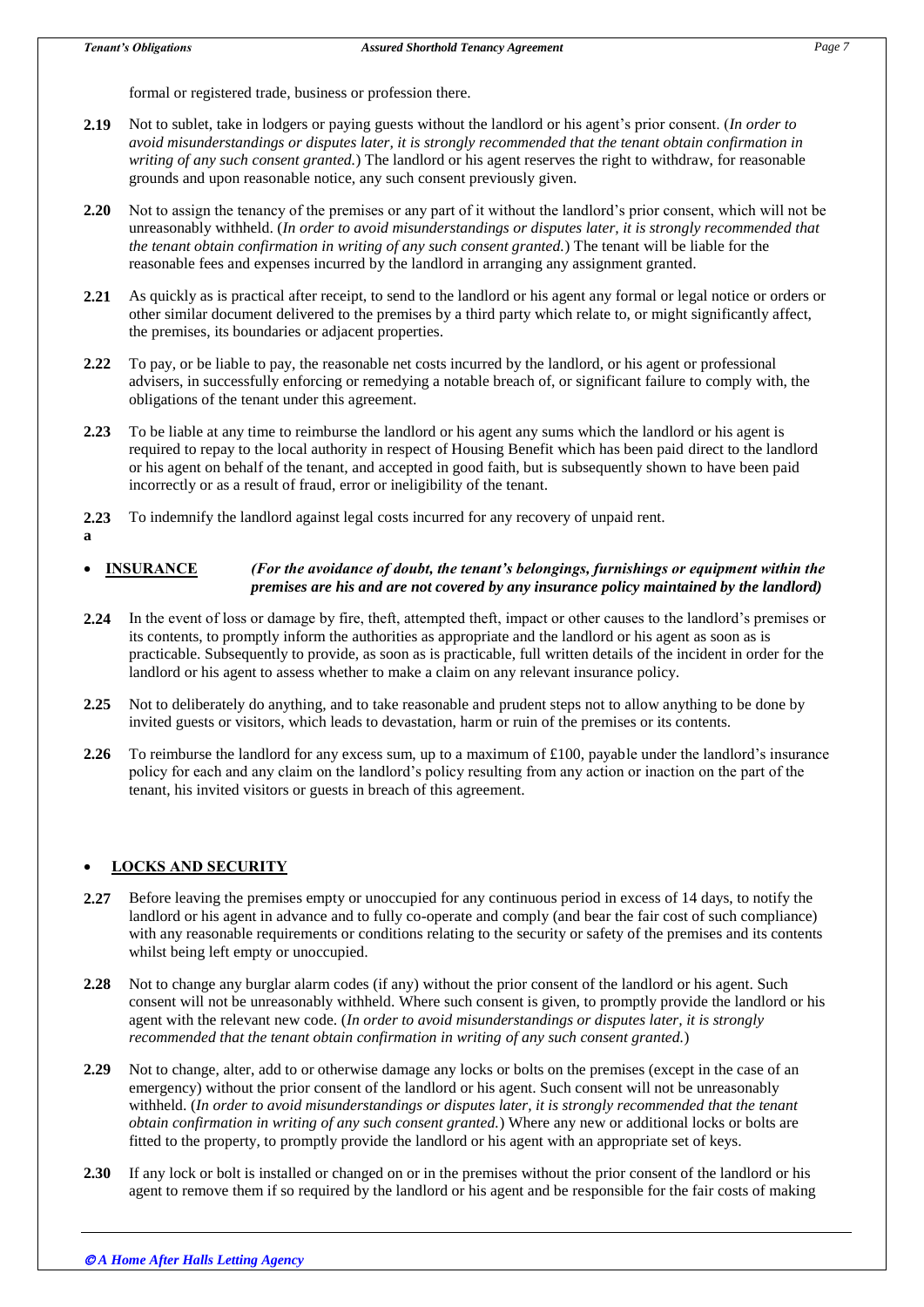good any resultant damage to the premises or spoilage of decoration.

- **2.31** To take adequate precautions to keep the premises, including its external doors and windows, locked and secured, and any burglar alarm set, when the premises are empty.
- **2.32** During the tenancy, to take such reasonable precautions expected of a householder to keep the premises free of infestation by vermin, rodents or animal fleas. Where such infestation occurs as the result of action or inaction on behalf of the tenants, to be responsible for the appropriate costs in fumigating and cleaning any affected parts as appropriate and for rectifying and or removing the causes of such an infestation.

# **GARDEN**

- **2.33** Not to dig up, or cut down, any trees, shrubs or bushes or timber (if any), except with the landlord's prior consent. (*In order to avoid misunderstandings or disputes later, it is strongly recommended that the tenant obtain confirmation in writing of any such consent granted.*)
- **2.34** To ensure any gardens or courtyards are kept tidy and clear from litter or other obstructions and waste.

## **USE OF THE PREMISES, FIXTURES AND FITTINGS IN A TENANT LIKE MANNER**

*These clauses should not be taken as an exhaustive list.*

- **2.35** To take reasonable and proper care in the use of the premises, its fixtures and fittings and not to deliberately damage or alter the premises, its décor, fixtures and fittings either internally or externally.
- **2.36** At least once every nine-months of the tenancy to have any working chimneys, made use of by the tenant, swept by an appropriate person and retain a suitable record, receipt or invoice to demonstrate compliance with this clause.
- **2.37** To clean or have cleaned both internally and externally all reasonably accessible windows of the premises as necessary during the tenancy, and within one month prior to the end of the tenancy.
- **2.38** Where the tenant, his invited guests or visitors are responsible by any action for any cracked or broken windows or door glass on the premises, to promptly repair or replace such glass to the required specification and be liable for the costs involved.
- **2.39** To take care not to cause an overload of the electrical circuits by the inappropriate use of multi socket electrical adaptors or extension cables when connecting appliances to the mains electric system.
- **2.40** To take care to replace or have replaced appropriately, light bulbs, fluorescent tubes, fuses etc. as and when necessary during the tenancy and to ensure that all light bulbs, fluorescent tubes, fuses are in place and in working order at the end of the tenancy.
- **2.41** To test at regular intervals any battery operated smoke alarms fitted in the premises and replace any battery in an alarm, which is found not to be working. If the alarm is not working after the fitting of a new battery, to promptly inform the landlord or his agent.
- **2.42** To be responsible for unblocking or clearing stoppages in any sink, or basin, or toilet, or waste pipe which serve such fixtures if they become blocked with the tenant's waste, or as a result of the actions or inactions of the tenant (or his invited visitors or guests) in breach of obligations under this agreement.

# **THE PREMISES, ITS FIXTURES AND FITTINGS**

- **2.43** Not to alter the appearance or decoration or structure of the premises or its fixtures or fittings either internally or externally without first obtaining the prior consent of the landlord or his agent. Such consent will not be unreasonably withheld. (*In order to avoid misunderstandings or disputes later, it is strongly recommended that the tenant obtain confirmation in writing of any such consent granted.*)
- **2.44** To take care not to put, or allow to be put, any damaging oil, grease or other harmful or corrosive substances into the washing or sanitary appliances or drains within the premises.
- **2.45** To notify the landlord or his agent as immediately as is practicable of any defect, damage or disrepair which develops or occurs at the premises which might be, or might reasonably be expected to become, a hazard or danger to life or limb or to the fabric of the premises itself. The tenant must not carry out or authorise repairs himself except to take reasonable steps in an emergency to restrict or diminish such immediate dangers or damage.
- **2.46** Not to keep on, or bring into the premises, any inflammable or other material or equipment (apart from properly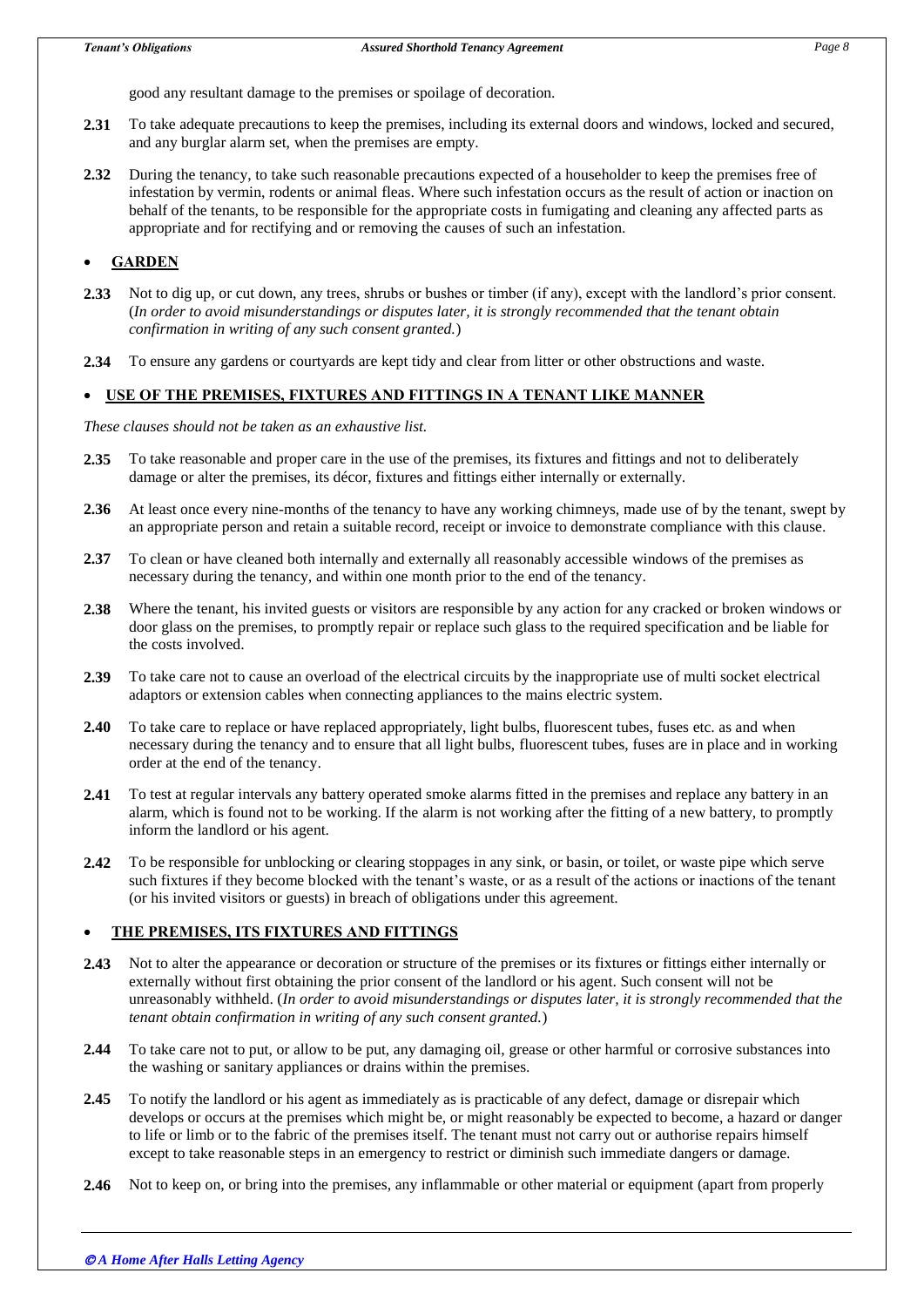stored fuel or similar material in quantities appropriate for normal domestic use) which might reasonably be considered to be a fire hazard, or otherwise dangerous to the premises or the health of its occupants or of the neighbours.

- **2.47** To take such reasonable and prudent precautions expected of a householder as may be required from time to time, but particularly between and including the months of November to February, to prevent damage by frost or freezing occurring to the premises, its fixtures or fittings.
- **2.48** Not to place or fix any aerial, satellite dish, or notice or advertisement or board onto the premises (either externally or internally) without first obtaining the prior consent of the landlord or his agent. Such consent will not be unreasonably withheld. (*In order to avoid misunderstandings or disputes later, it is strongly recommended that the tenant obtain confirmation in writing of any such consent granted.*) Where granted, the tenant will meet all costs of installation and subsequent removal and the reasonable costs of making good of any resultant damage or redecoration if so required by the landlord. The landlord or his agent reserves the right to withdraw, for reasonable grounds and upon reasonable notice, any such consent previously given.
- **2.49** Not to do anything at the premises (including the playing of excessively loud music) which is a nuisance or annoyance or causes damage to the premises or adjacent or adjoining premises or neighbours or might reasonably be considered to be anti-social behaviour.
- **2.50** Not to remove from the premises any of the landlord's fixtures or fittings, or to store them in a loft, basement, garage or outbuildings (if any) without obtaining the prior consent of the landlord or his agent. (*In order to avoid misunderstandings or disputes later, it is strongly recommended that the tenant obtain confirmation in writing of any such consent granted.*) Where such consent is granted, to ensure that any such items are stored safely without damage or deterioration and at the end of the tenancy are returned, within reason, to the same places from which they were removed.
- **2.51** Not to fix or hang, any posters, pictures, photographs or ornaments to the walls or ceilings or woodwork with nails, glue, sticky tape, blu-tac or similar adhesive fixings other than solely with a reasonable number of commercially made picture hooks appropriate for the purpose and to make good at the end of the tenancy, or be liable for the fair costs of making good, any unreasonable damage or marks or holes caused by such fixings or their removal.
- **2.52** Not to store or keep on the premises or any communal car park any boat, caravan or commercial vehicle without the prior consent of the landlord or his agent. (*In order to avoid misunderstandings or disputes later, it is strongly recommended that the tenant obtain confirmation in writing of any such consent granted.*) Such consent not to be unreasonably withheld. The landlord reserves the right to withdraw, for reasonable grounds and upon reasonable notice, any such consent previously given.
- **2.53** Not to repair cars, motorcycles, vans or other commercial vehicles at the premises apart from general maintenance, from time to time, to a vehicle of which the tenant is the registered keeper.
- **2.54** To take reasonable and prudent steps to adequately heat and ventilate the premises in order to help prevent condensation. Where such condensation may occur, to take care to promptly wipe down and clean surfaces as required from time to time to stop the build up of mould growth or damage to the premises, its fixtures and fittings.
- **2.55** Where the tenant clearly breaks, or fails to comply with, any of the obligations relating to looking after or the use and occupation of the premises set out under this agreement, the tenant agrees to carry out (at his own cost) any reasonable and necessary corrective measures or action within a maximum of four weeks, or within any alternative timescale agreed with the landlord or his agent, or earlier if urgency requires it, of being asked in writing to do so by the landlord or his agent. After that time, the landlord or his agent may notify the tenant that the landlord is arranging for the work to be done and in such circumstances the tenant agrees to be responsible and liable for the fair costs involved in those arrangements and for the carrying out of such works.

## **ACCESS AND INSPECTION** *(Co-operating with the landlord or his agent)*

- **2.56** During the last two months of the tenancy, upon a minimum of 24 hours prior written notification, to permit the premises to be viewed during working hours and or at other reasonable times including at week-ends by prospective tenants or purchasers who are authorised to do so by the landlord or his appointed agent. Except where mutually agreed otherwise with the tenant, the landlord or his authorised agent or representative will accompany these viewing appointments.
- **2.57** During the last two months of the tenancy to permit, at the discretion of the landlord or his agent, a For Sale or To Let board to be displayed on the premises.
- **2.58** In order to comply with the requirements of the Party Walls etc. Act 1996 (but only upon appropriate formal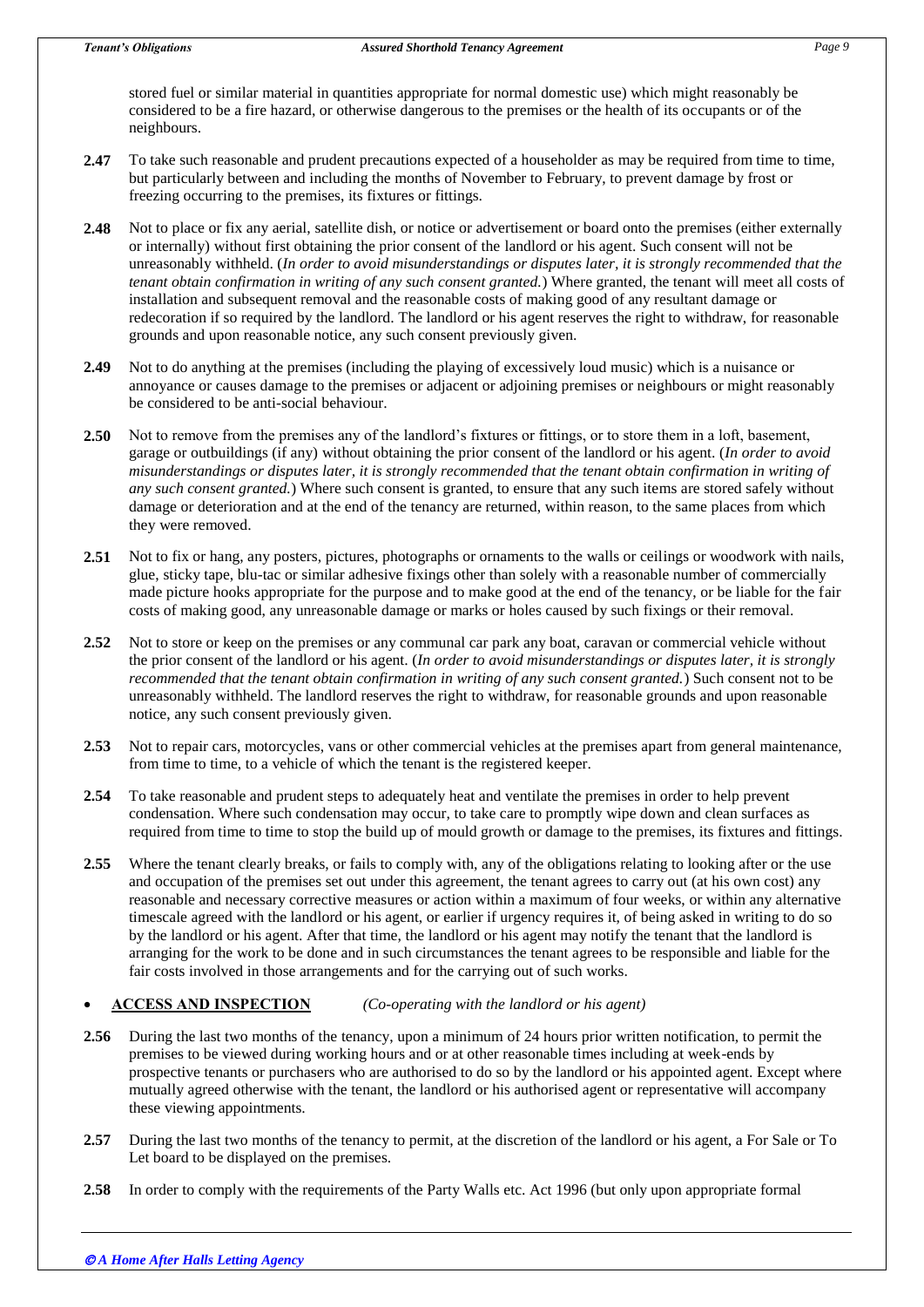written notice), to permit the owner of a neighbouring property, or their authorised workman or their professional advisors, access to the landlord's premises in order to carry out any work required to the premises or their neighbouring property under the Party Walls etc. Act 1996.

**2.59** To permit the landlord or his agent or authorised workman, from time to time upon a minimum of 24 hours prior written notification (except in the case of emergency), to enter the premises during working hours and or at other reasonable times including at week-ends, to inspect the premises, its fixtures and fittings, and to do work which might be required from time to time in order to fulfil obligations under this agreement or relevant legislation.

# **AT THE END OF THE TENANCY**

- **2.60** To clean to (or pay for the cleaning to) a good standard, the premises, its fixtures and fittings, including the cleaning of any carpets, curtains (including net curtains), blankets, bedding, upholstery etc. which have become soiled, stained or marked during the tenancy. To provide, upon request, receipts to the landlord or his agent to demonstrate compliance with this clause.
- **2.61** To remove all the tenant's refuse and rubbish from within the premises and to ensure that it is stored outside in proper receptacles and, where appropriate, make arrangements with the local authority or others for its prompt removal at the expense of the tenant.
- **2.62** To return all keys to the premises (including any new or additional or duplicate keys cut during the tenancy) to the landlord or his agent promptly on the last day of the tenancy.
- **2.63** Having replaced the landlord's items in the same areas of the premises (as far as is practicable) as at commencement of the tenancy, to co-operate in the checking of any Inventory and or Schedule of Condition and to pay, or be liable to pay, for any previously agreed costs involved in the checking of any Inventory and or Schedule of Condition.
- **2.64** To remove all the tenant's belongings, or property, or personal effects, or foodstuffs, or furnishings and equipment from the premises on, or before, the last day of the tenancy.
- **2.65** Any of the tenant's belongings, or property, or personal effects, or foodstuffs or furnishings and equipment left behind at the premises will be considered abandoned if, after the end of the tenancy and after the expiry of 14 days written notice sent, addressed to the tenant, to the single address required to be provided by the tenant under clause **2.67** of this agreement or, in the absence of such an address, to the address of the premises subject to this tenancy given at clause **1.7**, the tenant has not removed or retrieved them. After this time the landlord, or his agent, may remove, store or dispose of any such items as he sees fit. The tenant will remain liable for the fair costs of arranging such removal storage or disposal and such costs may be deducted from the sale proceeds (if any) or deposit and any surplus costs after such deduction will remain the liability of the tenant.
- **2.66** Where such items belonging to the tenant described in clause **2.61, 2.64, 2.65** above are of a bulky or unwieldy nature, (either individually or as a collection) which may inhibit, or unreasonably inconvenience the landlord or other persons immediate ability to comfortably occupy or make use of, or relet, or sell the premises, or any part of the premises, the landlord reserves the right to charge the tenant damages or compensation at a rate equivalent to the rent, calculated on a daily basis, until the items are removed, either by the tenant, or in line with clause **2.65**.
- **2.67** To promptly provide as soon as is practicable just before or immediately at the end of the tenancy a forwarding or correspondence address to the landlord or his agent; for ease of administration and communication between the parties, including the processes involved in the return of the deposit.

# **ANTI-SOCIAL BEHAVIOUR CODE**

Under the Housing Act 2004 Licence Holders/Managing agent/Manager of Houses in Multiple Occupation which are required to be by the local authority must take reasonable steps to tackle anti-social behaviour within their stock.

The following conditions sets out what is expected of landlords to meet the 'reasonable' test for tackling anti-social behaviour.

- 1. The Written Statement of the Terms of the Tenancy.
	- i. As a part of any new tenancy agreement, every written statement of the terms of the tenancy provided to the occupier under these license conditions must include an express prohibition on anti-social behaviour. This should refer to (ii) to (v) below.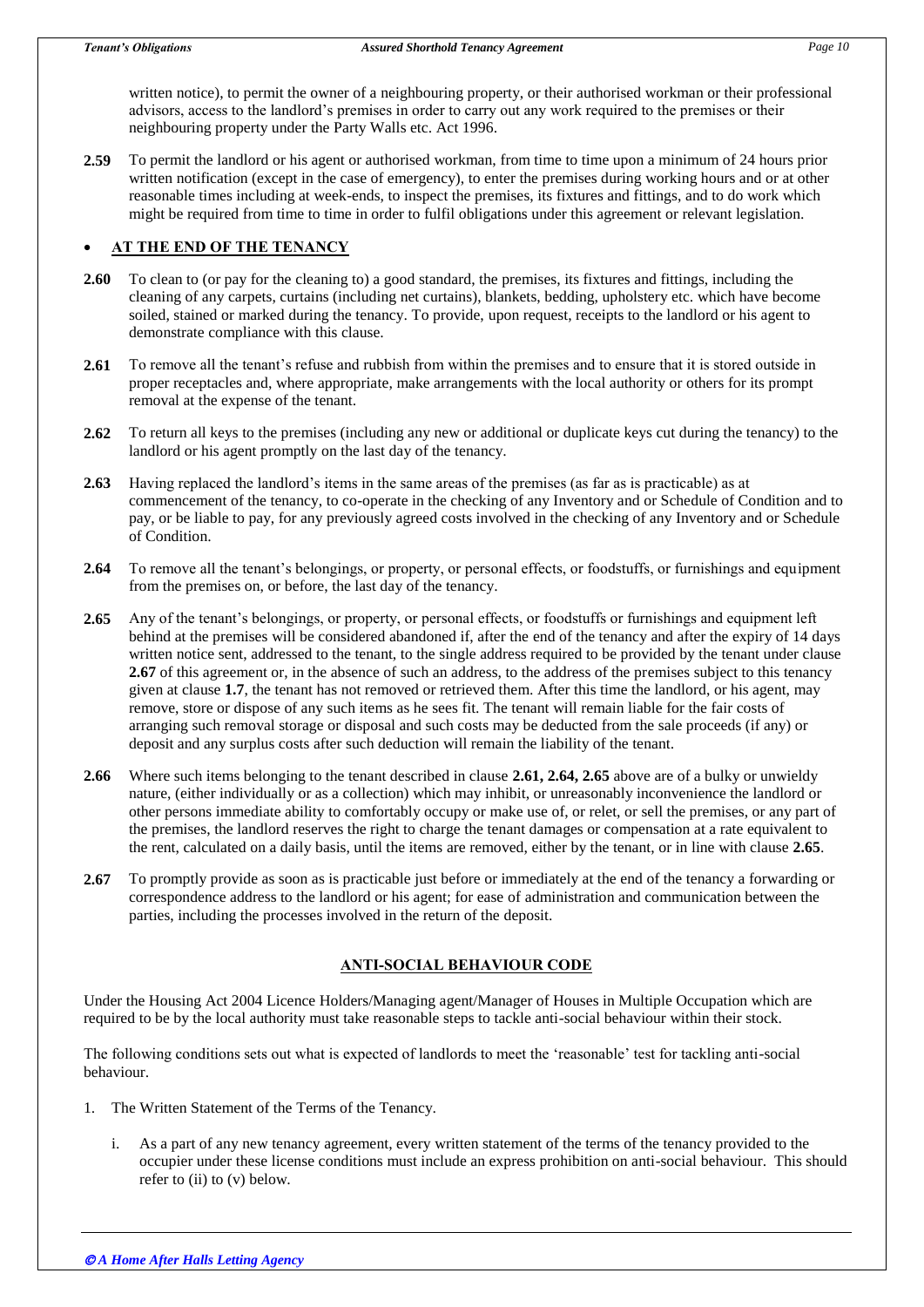- ii. Anti-social behaviour is anything which causes:
	- a nuisance or annoyance to other occupiers and nearby neighbours,
	- harassment to anyone in the local area (because of their race, colour, nationality, ethnic origin, sexuality, sex, religion, politics, age, medical condition, or disability) or
	- violence (including domestic abuse) against any person (including the landlord or persons acting on their behalf).
- iii. Anti-social behaviour also includes:
	- interfering with security or safety equipment,
	- using the property (including all communal areas bin stores, yards and gardens etc) for any criminal, immoral or illegal purpose, including buying, selling or using any illegal drugs, or storing or handling stolen goods, or
	- damaging any part of the premises.
- iv. It is also anti-social behaviour to encourage anyone else to carry out or threaten to carry out any of the above. The occupier, under the terms of the tenancy, is responsible for the behaviour of themselves, their family and their visitors.
- v. The terms of the tenancy should also state that the landlord will not tolerate anti-social behaviour and include a warning that legal action against the occupiers breaching the terms of tenancy may be taken. This could lead to them losing their accommodation and not being re-housed within Plymouth.
- 1. Dealing with Anti Social Behaviour
	- i. The Licence Holder/Managing agent/Manager is required under these licensing conditions to keep a register of all complaints received by the landlord from occupiers.
	- ii. The register will contain the following information:
	- Date of complaint
	- Name and address of complainant
	- Details of the complaint
	- Name and address of the alleged 'perpetrator'
	- Action taken by the landlord to resolve the problem

(Note action could include making contact with the 'alleged perpetrator' face to face or by letter or both)-

- iii. The Licence Holder/Managing agent/Manager should encourage the complainant to complete diary sheets as a record of the frequency and seriousness of the incidents.
- iv. When considering action against occupiers who are allegedly in breach of the terms of tenancy, and prior to taking enforcement action, the Licence Holder/Managing agent/Manager shall inform and consult with the Plymouth City Council's Anti-Social Behaviour Unit, 0845 605 2222.
- v. The licence holder/Managing agent/Manager shall inform the police or City Council's Anti-Social Behaviour Unit where he has reason to believe that a criminal offence has been, or is being, committed on the premises.

## 1. Signs

The Licence Holder/Managing agent/Manager shall affix in a prominent position, within the communal area, a sign containing a statement that the Licence/Managing agent/Manager Holder will not tolerate anti-social behaviour and to encourage the reporting of those responsible, including a telephone number or an address to which complaints should be made. This sign shall be replaced if it is torn, defaced or removed.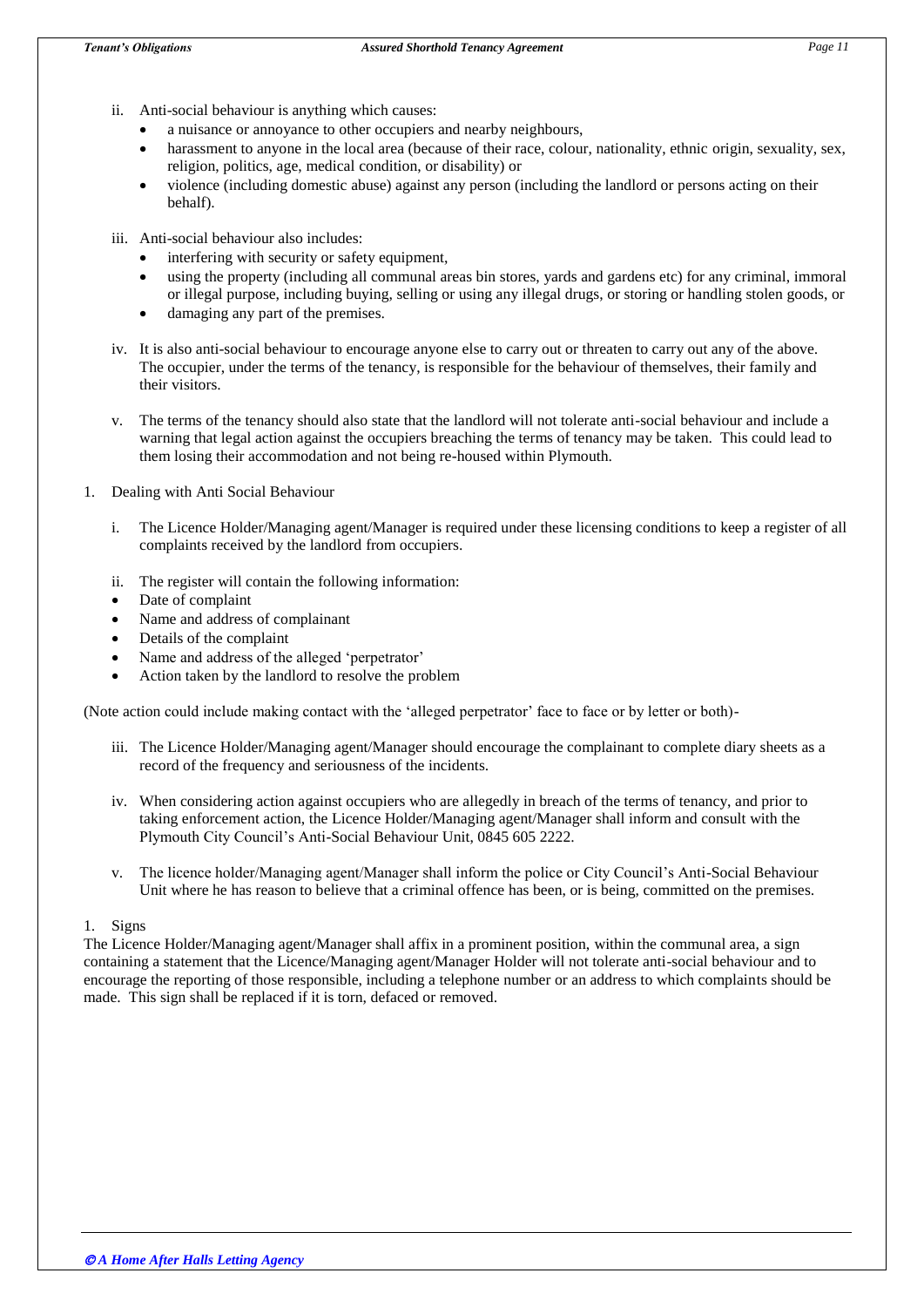# **3. LANDLORD'S OBLIGATIONS**

**PLEASE NOTE: These are the things that the landlord agrees to do or not to do. If the landlord breaks or does not comply with any of his obligations in this agreement or of his statutory obligations, the tenant may be entitled to claim damages or compensation from the landlord, or to seek other legal remedies against the landlord.**

## **The landlord agrees to the following :**

- **3.1** To keep the premises and the landlord's contents (if any) insured for such sums and on such terms as the landlord feels appropriate against fire and other risks normally covered by a comprehensive household policy and any other such risks as the landlord considers necessary from time to time.
- **3.2** Not to interrupt or interfere with the tenant's lawful occupation, enjoyment or use of the premises other than in an emergency or in the normal and lawful process of exercising or implementing the landlord's rights and obligations under this agreement and having provided at least a minimum of 24 hours prior written notification.
- **3.3** To comply with the requirements of section 11 of the Landlord and Tenant Act 1985 which imposes obligations on the landlord to repair the structure and exterior (including drains, gutters and external pipes) of the premises; to keep in repair and proper working order the installations in the premises for supply of water, gas and electricity and for sanitation (including basins, sinks, baths and sanitary conveniences, but not other fixtures, fittings and appliances for making use of water, gas or electricity); to keep in repair and proper working order the installations in the premises for space heating and heating water. In determining the standard of repair required by the landlord under this clause, regard shall be had to the age, character and prospective life of the premises and the locality in which it is situated.
- **3.4** Where the landlord supplies a working burglar alarm with the premises at commencement of the tenancy; to keep it in working order and repair, but only where such a repair is not caused by negligence or mis-use by the tenant, his invited guests or visitors.
- **3.5** To take reasonable steps to ensure that the landlord's domestic gas and electrical appliances and other similar mechanical appliances in the premises for which he is responsible are safe, in proper working order and in repair both at commencement of, and during the tenancy, as may be necessary from time to time in order to comply with the landlords obligations under the Gas Safety (Installation and Use) Regulations 1998, the Electrical Equipment (Safety) Regulations 1994, the Plugs and Sockets etc., (Safety) Regulations 1994.
- **3.6** The landlord confirms that he is the sole or joint owner of the leasehold or freehold interest in the premises and that all appropriate consents necessary for him to sign this agreement have been obtained.
- **3.7** Where the landlord's normal place of abode is not in the United Kingdom he agrees to nominate a representative or appoint an agent to whom the rent due under this agreement shall be paid. If the landlord fails to appoint such a representative or agent the landlord agrees that the tenant will be entitled to deduct, and hold for payment to the Inland Revenue, basic rate tax from the rent as may be required by the Finance Act 1995 or subsequent similar legislation as it relates to non UK resident landlords.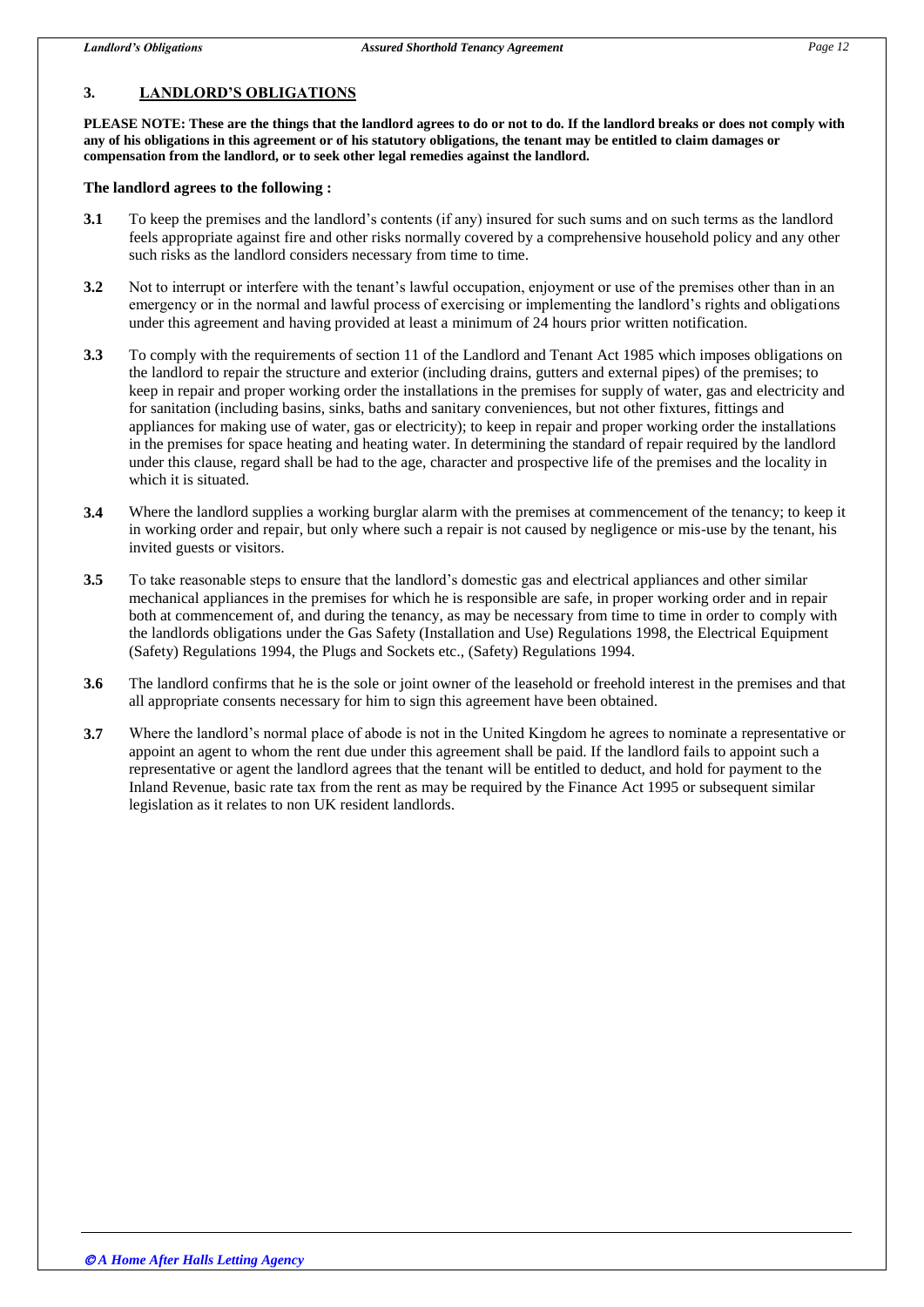# **4. THE DEPOSIT**

## **HOW THE SECURITY DEPOSIT WILL BE DEALT WITH**

The deposit referred to in clause **1.11** and **1.12** will be held as security for and in respect of, the performance by the tenant of all the obligations of the tenant in this agreement including those set out in this section (**4**); to pay for or be used for;

- **4.1** Any damage, or compensation for damage, to the premises its fixtures and fittings or for missing items for which the tenant may be liable, subject to an apportionment or allowance for reasonable fair wear and tear and for the age and condition of each and any such item at commencement of the tenancy.
- **4.2** The fair costs incurred in compensating the landlord for, or for rectifying or remedying any meaningful breach by the tenant of his obligations under this agreement, including those relating to the cleaning of the premises, its fixtures and fittings.
- **4.3** Any sum which is or becomes repayable by the landlord or his agent to the local authority with regard to Housing Benefit which has previously been paid directly to the landlord or his agent relating to the tenant named in this agreement.
- **4.4** Any unpaid accounts for utilities or water charges or environmental services or other similar services or Council Tax incurred at the property for which the tenant is liable.
- **4.5** Any rent or other money lawfully due or payable by the tenant under this agreement of which the tenant has been made aware and which remains unpaid after the end of the tenancy.
- **4.5a** The deposit shall be held by the stake holder against any claim of non-payment of rent and legal cost incurred in relation there to.

## **DEALING WITH THE DEPOSIT AFTER THE END OF THE TENANCY**

- **4.6** After the end of the tenancy no deductions shall be made from the deposit unless, or until, the reason for the nature of the deductions have been notified in writing to the tenant. Such correspondence will be sent, addressed to the tenant, to the single address required to be provided by the tenant under clause **2.67** of this agreement or, in the absence of such an address, to the address of the premises subject to this tenancy given at clause **1.7**.
- **4.7** The agent must tell the tenant within eight weeks of the end of the tenancy if they propose to make any deductions from the deposit.
- **4.7a** If there is no dispute the agent will keep or repay the deposit according to the agreed deduction and the conditions of the tenancy agreement. Payment of the deposit or any balance will be made within ten working days of the landlord and the tenant agreeing the allocation of the deposit.
- **4.7b** The tenant should try to inform the member agent in writing if the tenant intends to dispute any of the deduction regarded by the landlord or the agent as due from the deposit within 10 weeks after the termination or earlier the ending of the tenancy and the tenant vacating the property. The independent case examiner may regard failure to comply with the time limit as a breach of the rules of The DPS and if the ICE is later asked to resolve any dispute may refuse to adjudicate the matter.
- **4.8** The deposit (or appropriate balance) will be returned as soon as is reasonably practicable once vacant possession has been obtained following the final day of the tenancy; after the deduction of any sums or money (if any), in accordance with section **4**, which are due to the landlord arising from the tenant's breach of, or failure to comply with, the tenant's obligations under this agreement.
- **4.9** The deposit (or appropriate balance) will be returned to the tenant by cheque, or bank draft or direct electronic bank transfer and where the tenant comprises more than one person, the deposit (or appropriate balance), may be returned to any one of them individually for and on behalf of all tenants.
- **4.10** If monies lawfully due to the landlord under this agreement are more than the deposit held, the tenant will be liable to pay any excess to the landlord within 14 days of written demand.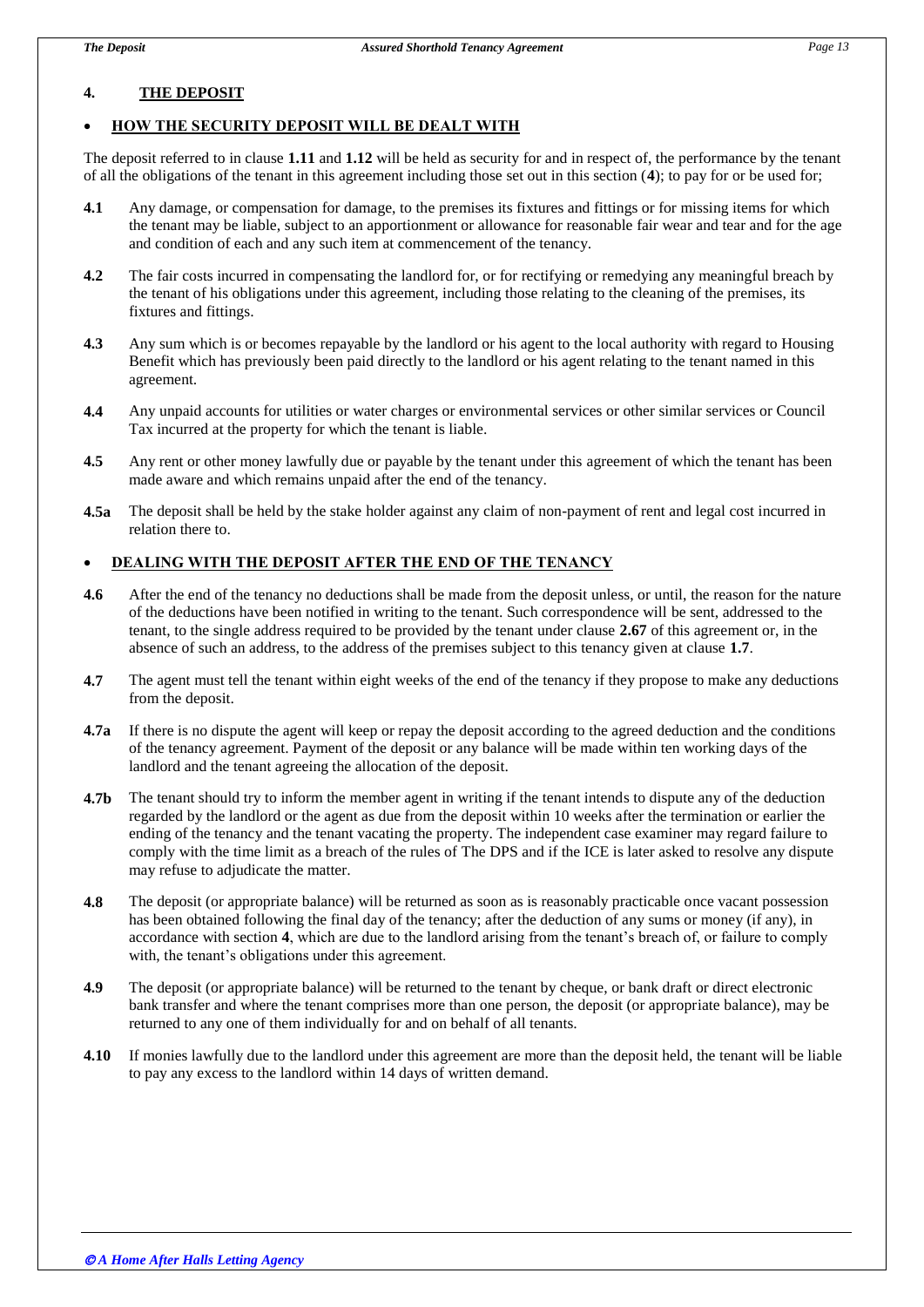# **5. GENERAL ALL PARTIES TO THIS AGREEMENT SHOULD READ THESE CLAUSES**

## **Re-instatement of property rendered uninhabitable**

- **5.1** The landlord's repairing obligations referred to in clause **3.3** shall not be construed as requiring the landlord to (a) carry out works or repairs for which the tenant is liable by virtue of his duty to use the premises in a tenant-like manner; (b) to rebuild or reinstate the premises in the case of destruction or damage by fire or by tempest, flood or other inevitable accident; or (c) to keep in repair or maintain anything which the tenant is entitled to remove from the premises.
- **5.2** The Contract (Rights of Third Parties) Act 1999 does not apply to this agreement.
- **5.3** This agreement is subject to all laws and statutes affecting assured shorthold tenancies. If a court decides that some part of the agreement is invalid or unenforceable, the rest of the agreement will still be valid and binding on all parties.

#### **Service of Notices etc. by the Landlord or Agent**

**5.4** In accordance with section 196 of the Law of Property Act 1925 as amended by the Recorded Delivery Service Act 1962; if the landlord or his agent delivers a Notice or document (and retains reasonable evidence of that delivery) required to be served under this agreement or any Act of Parliament, to the premises (or the last known address of the tenant if different) by hand or sends it by recorded or registered delivery or by first class post, addressed to the tenant then the tenant will be treated as though they have received it.

#### **Surrender of the tenancy by the tenant**

**5.5** Strictly with the landlord's or his agents prior written consent and subject to certain conditions that may include the landlord's reasonable costs associated with the re-letting of the premises, the tenant might be allowed to surrender or give up this tenancy before it could otherwise lawfully be ended.

#### **Stamp Duty Land Tax**

**5.6** The tenant will be responsible for assessing their liability, if any and at any time, for Stamp Duty Land Tax (SDLT) and for submitting the appropriate forms and payment to the Inland Revenue.

## **FORFEITURE - RIGHT OF RE-ENTRY**

## **Important If either party to this agreement are unsure of their rights or require further clarification of this clause they should consult a solicitor or their local Citizens Advice Bureau.**

The law (Protection from Eviction Act 1977) gives tenants protection against arbitrary or immediate termination of their rights of occupation and the law restricts a landlord's rights, except in certain circumstances, to evict from, or prevent a tenant from living in, premises subject to an existing tenancy agreement without first obtaining a court order.

For the landlord to commence legal proceedings to repossess the premises based on a breach of the tenancy (where the tenant had failed to remedy the breach in good time), which might result in the court evicting the tenant or issuing a court

order terminating the tenancy earlier than might otherwise be lawful; the law requires that the tenancy agreement contains a Forfeiture clause, sometimes referred to as a Right of Re-entry. Clause **5.7** is such a clause.

## **For the avoidance of doubt:- In order to exercise his legal rights under this clause, 5.7, a landlord will first need to obtain a court order**

**5.7** If at any time the rent, or any part of the rent, shall remain unpaid for 14 days after becoming due, whether formally demanded or not, or if any major agreement or major obligation on the tenant's part is not complied with, or if any of the circumstances mentioned in the following **Grounds**;

**Ground 8.** (that both at the time of notice of the intention to commence proceedings and at the time of the court proceedings there is (a) at least eight weeks rent unpaid where rent is payable weekly or fortnightly; (b) at least two months rent is unpaid if rent is payable monthly; (c) at least one quarters rent is more than three months in arrears if rent is payable quarterly; (c) at least three months rent is more than three months in arrears if rent is payable yearly), as set out in **Part I of Schedule 2 to the Housing Act 1988 (as amended by the Housing Act 1996)** or, **Ground 10.** (that both at the time of notice of the intention to commence proceedings and at the time of the court proceedings there is some rent outstanding),

**Ground 11.** (that there is a history of persistently being behind with rent),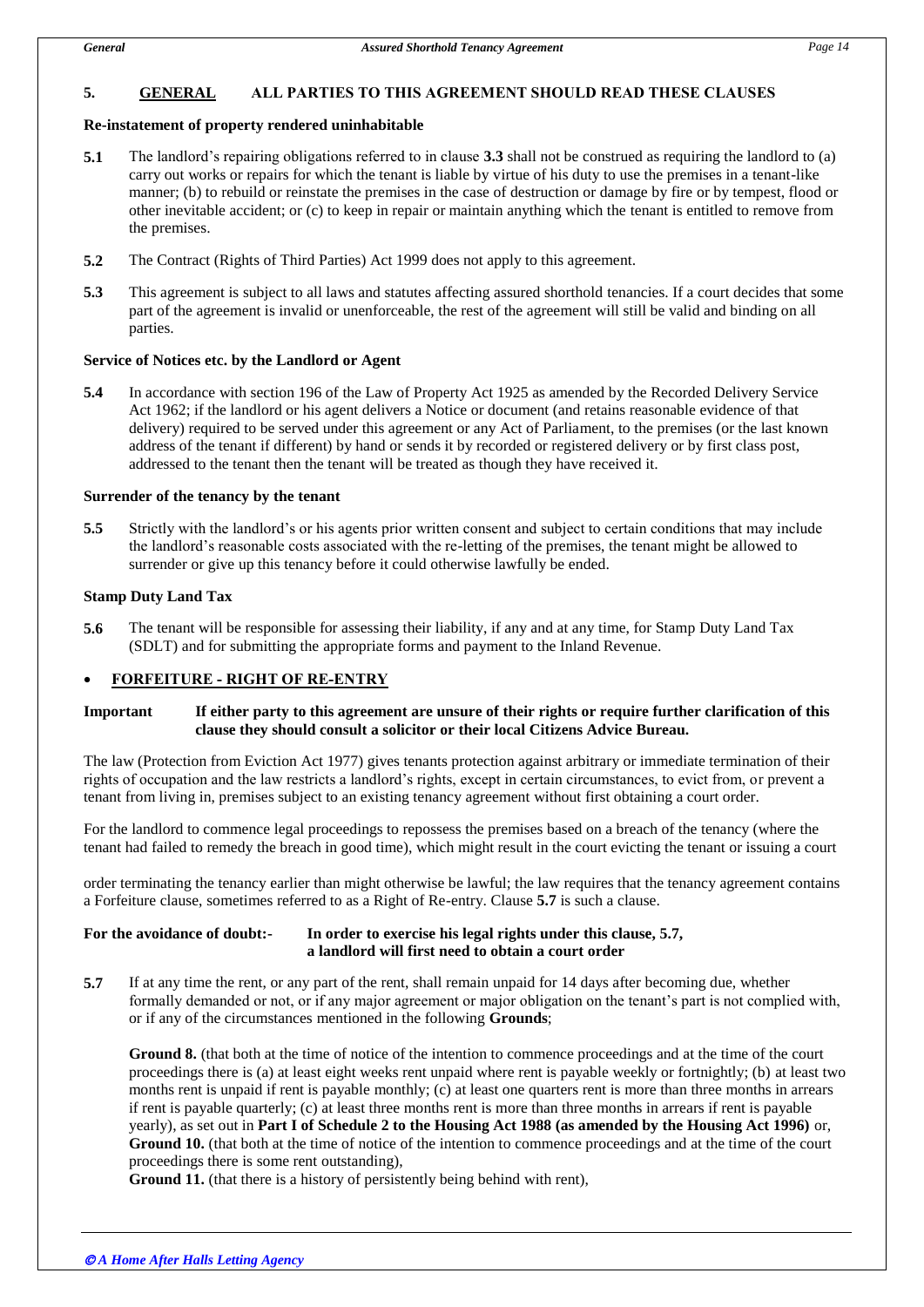**Ground 12.** (that the tenant has broken one or more of his obligations under the tenancy agreement), **Ground 13.** (that the condition of the premises or the common parts has deteriorated because of the behaviour of the tenant, or any other person living there),

**Ground 14.** (that the tenant or someone living or visiting the premises has been guilty of conduct which is, or is likely to cause, a nuisance or annoyance to neighbours; Or, that a person residing or visiting the premises has been convicted of using the premises, or allowing it to be used, for immoral or illegal purposes or has committed an arrestable offence in or in the locality of, the premises),

**Ground 15.** (that the condition of the furniture has deteriorated because it has been ill treated by the tenant or someone living at the premises),

**Ground 17.** (that the landlord was induced to grant the tenancy by a false statement made knowingly or recklessly by either the tenant or a person acting at the tenant's instigation),

as set out in **Part II of Schedule 2 to the Housing Act 1988 (as amended by the Housing Act 1996)** shall arise, then the landlord may re-enter the property and the tenancy shall be terminated. Any such action will not restrict or limit any other legal rights, which the landlord may have in pursuing the tenant for breaches of the tenant's obligations under this agreement.

# **6. DATA PROTECTION & CONFIDENTIALITY**

**6.1** Letting agents may share details about the performance of obligations under this agreement by the landlord and tenant; past, present and future known addresses of the parties, with each other, with credit and reference providers for referencing purposes and rental decisions; with Utility and Water Companies, local authority Council Tax and Housing Benefit departments, Mortgage lenders, to help prevent dishonesty, for administrative and accounting purposes, or for occasional debt tracing and fraud prevention. Under the Data Protection Act 1998 you are entitled, on payment of a fee which will be no greater than that set by statute, to see a copy of personal information held about you and to have it amended if it is shown to be incorrect.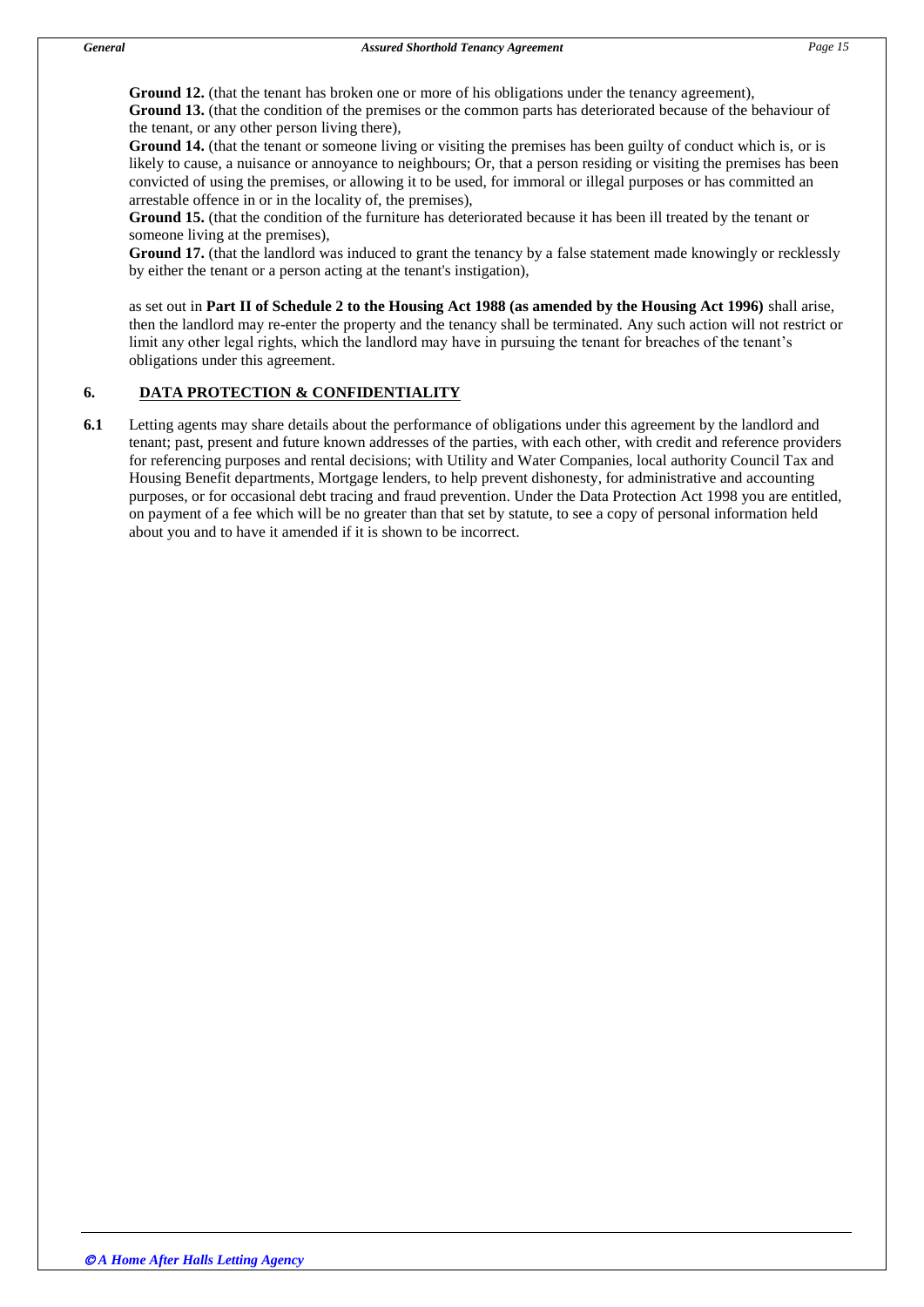# **7. SIGNATURES of the PARTIES**

#### **IMPORTANT**

This agreement contains the terms and obligations of the tenancy. It sets out the promises made by the landlord to the tenant and by the tenant to the landlord. These promises will be legally binding once the agreement has been signed by both parties and then dated. You should read it carefully to ensure it contains everything you want and nothing that you are not prepared to agree to. Whilst every attempt has been made to compose this agreement using plain and intelligible language, it inevitably contains some legal terms or references. **If either party does not understand this agreement, or anything in it, it is strongly suggested you ask for an explanation before signing it. You might consider consulting a solicitor, Citizens Advice Bureau or Housing Advice Centre.**

The terms and conditions of this agreement include those special or additional clauses (if any) set out in section 8, overleaf.

| <b>SIGNED</b> | By, or for and on behalf<br>of, the $\mathbf{LANDLORD}(s)$ |
|---------------|------------------------------------------------------------|
| <b>SIGNED</b> | First<br><b>TENANT</b>                                     |
| <b>SIGNED</b> | <b>Second</b><br><b>TENANT</b>                             |
| <b>SIGNED</b> | <b>Third</b><br><b>TENANT</b>                              |
| <b>SIGNED</b> | Fourth<br><b>TENANT</b>                                    |
| <b>SIGNED</b> | Fifth<br><b>TENANT</b>                                     |
| <b>SIGNED</b> | <b>Sixth</b><br><b>TENANT</b>                              |
| <b>SIGNED</b> | <b>Seventh</b><br><b>TENANT</b>                            |
| <b>SIGNED</b> | Eighth<br><b>TENANT</b>                                    |
| <b>SIGNED</b> | <b>Ninth</b><br><b>TENANT</b>                              |
| <b>SIGNED</b> | <b>Tenth</b><br><b>TENANT</b>                              |
| <b>SIGNED</b> | <b>Eleventh</b><br><b>TENANT</b>                           |
| <b>SIGNED</b> | <b>Twelfth</b><br><b>TENANT</b>                            |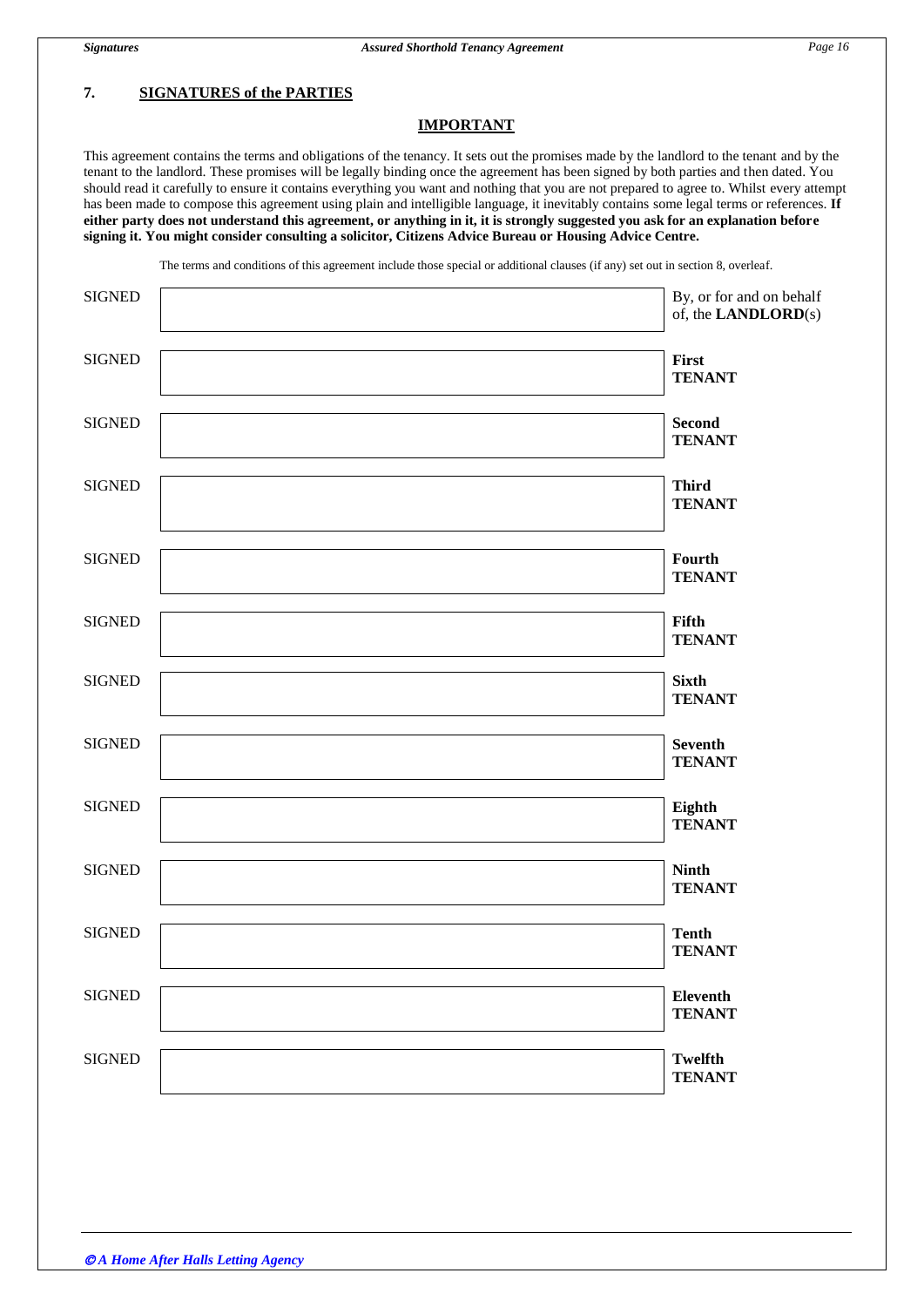#### **8. The following are SPECIAL or ADDITIONAL CLAUSES negotiated between the parties.**  (Examples might be: clauses relating to Pets or Animals, Smoking, Break Clauses,

Rent Review clause, permitted occupiers, additional charges etc)

*If there are no special or additional clauses please draw a diagonal line through the blank space of this section*

During rebooking season which is November through to June upon a minimum of 24 hours prior written notification to permit the premises to be viewed during working hours or at reasonable times including weekends by prospective tenants and or purchasers.

Allow energy assessors access to the property during working hours when 24 hours written notice is given notice

All of A Home After Halls Letting Agency Limited managed House of Multiple Occupation properties have a non smoking policy. This is to conform to the smoke free legislation house act 2006 that if the common parts are used as a place of work by more than one person the legislation shall apply.

The all inclusive rate includes the cost of gas electric and water, this is subject to an over usage policy as explained below.

In the event of over usage A Home After Halls Letting Agency reserve the right to either remove the all inclusive rate which shall result in all utility bills being put in the name of the group, or charge the group for the over usage amount.

In the event of over usage being identified during the term of the tenancy we shall inform you by letter or by an arranged house meeting, where we will discuss the areas that need to be considered. If after this first warning over usage continues the above shall apply. In the event of a final utility invoice being received after the end of the, tenancy, we reserve the right to charge over usage to the deposits held. Proof of payment will be supplied

|                | <b>Electric</b> |           | Gas  |           | <b>Water</b> |          |
|----------------|-----------------|-----------|------|-----------|--------------|----------|
| <b>Beds</b>    | kWh             | $\pounds$ | kWh  | $\pounds$ | $C^m$        | Approx £ |
| 3              | 350             | 50        | 1300 | £55       | 8.5          | £40      |
| $\overline{4}$ | 385             | 55        | 1750 | £70       | 11           | £50      |
| 5              | 455             | 59        | 1868 | £75       | 13           | £60      |
| 6              | 509             | 73        | 2045 | £82       | 15           | £70      |
| $\tau$         | 636             | 91        | 2273 | £91       | 18           | £80      |
| 8              | 732             | 105       | 2727 | £109      | 20           | £90      |
| 9              | 827             | 118       | 2955 | £118      | 22           | £97      |
| 10             | 923             | 132       | 3068 | £123      | 23           | £101     |
| 11             | 986             | 141       | 3182 | £127      | 24           | £106     |
| 12             | 1018            | 145       | 3295 | £132      | 25           | £110     |
| 13             | 1050            | 150       | 3409 | £136      | 26           | £115     |
| 14             | 1082            | 155       | 3523 | £141      | 27           | £120     |
| 15             | 1114            | 159       | 3636 | £145      | 28           | £123     |

The figures below are monthly.

NB These are generous allowances, taking into account the student lifestyles, and the figures have been based on 5 years of student usage and projected using British Gas Tariffs 2008/11

*Continue overleaf if required . .*